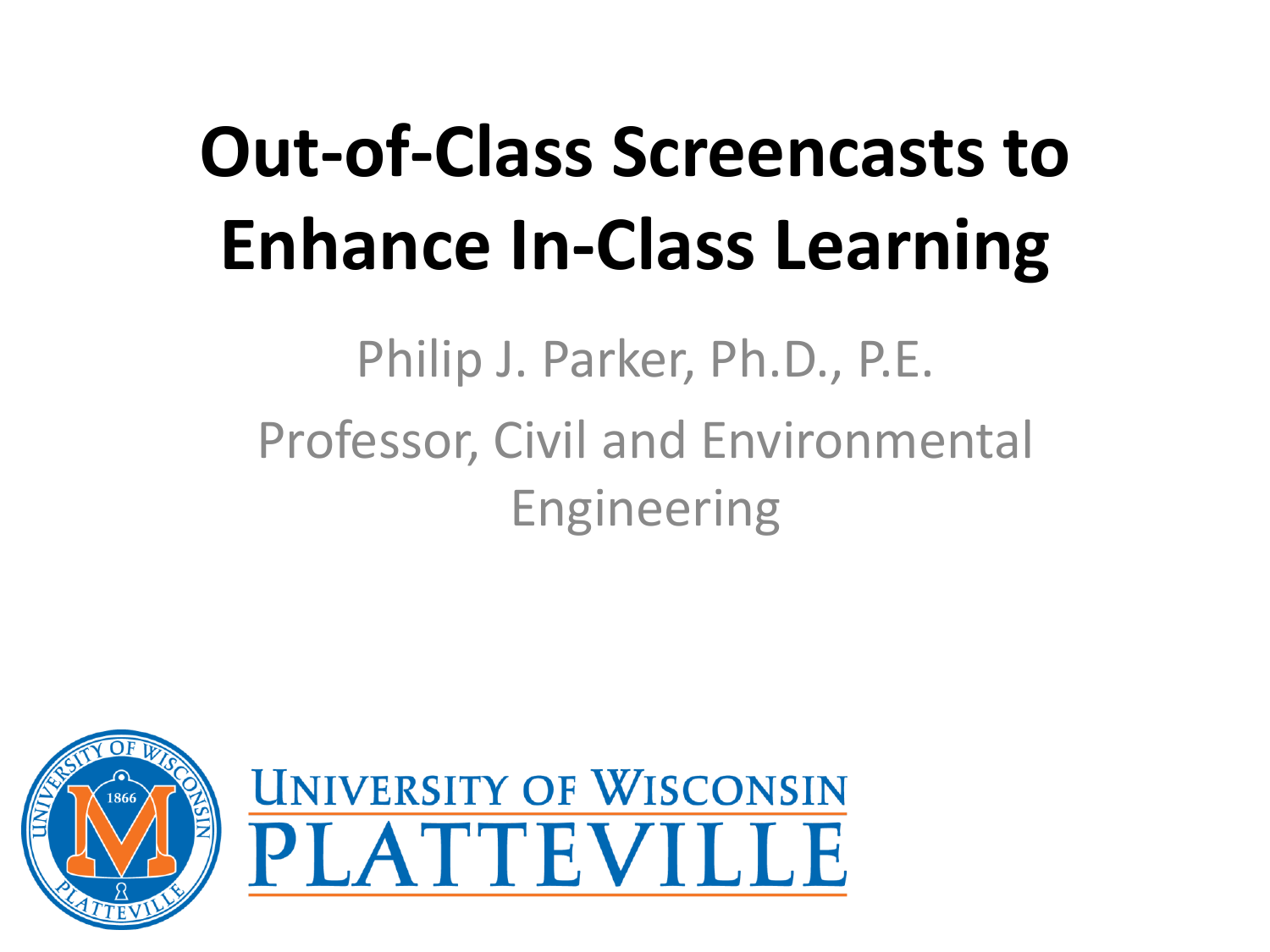## Presentation Overview

- Cost/Benefit analysis
- Active learning review
- Cost/Benefit of active learning
- Case Study

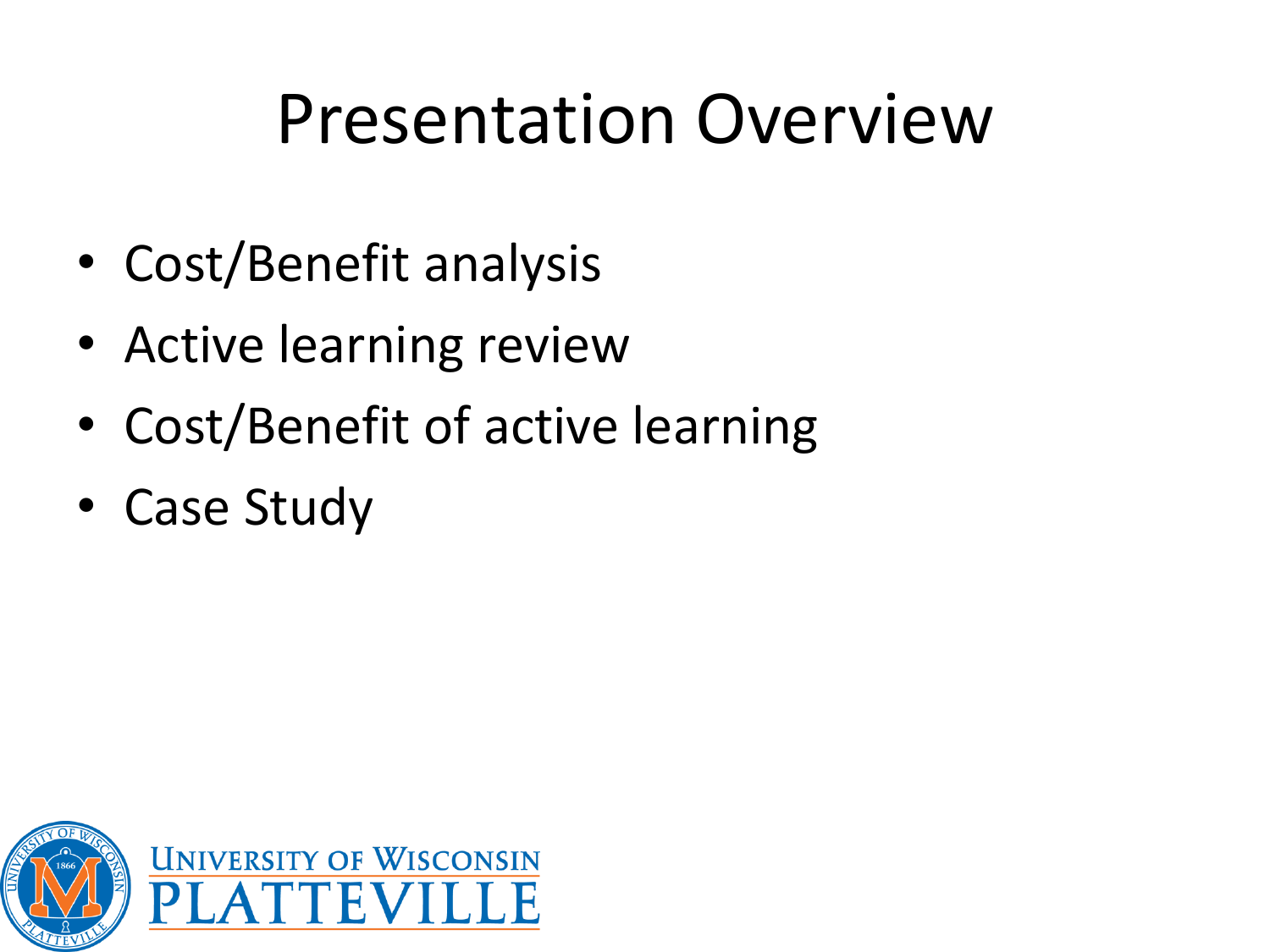## Cost/Benefit Analysis



#### Lots of Questions…!

Frustrates some students

Less time to lecture (?)

Time to learn software

Time to write questions

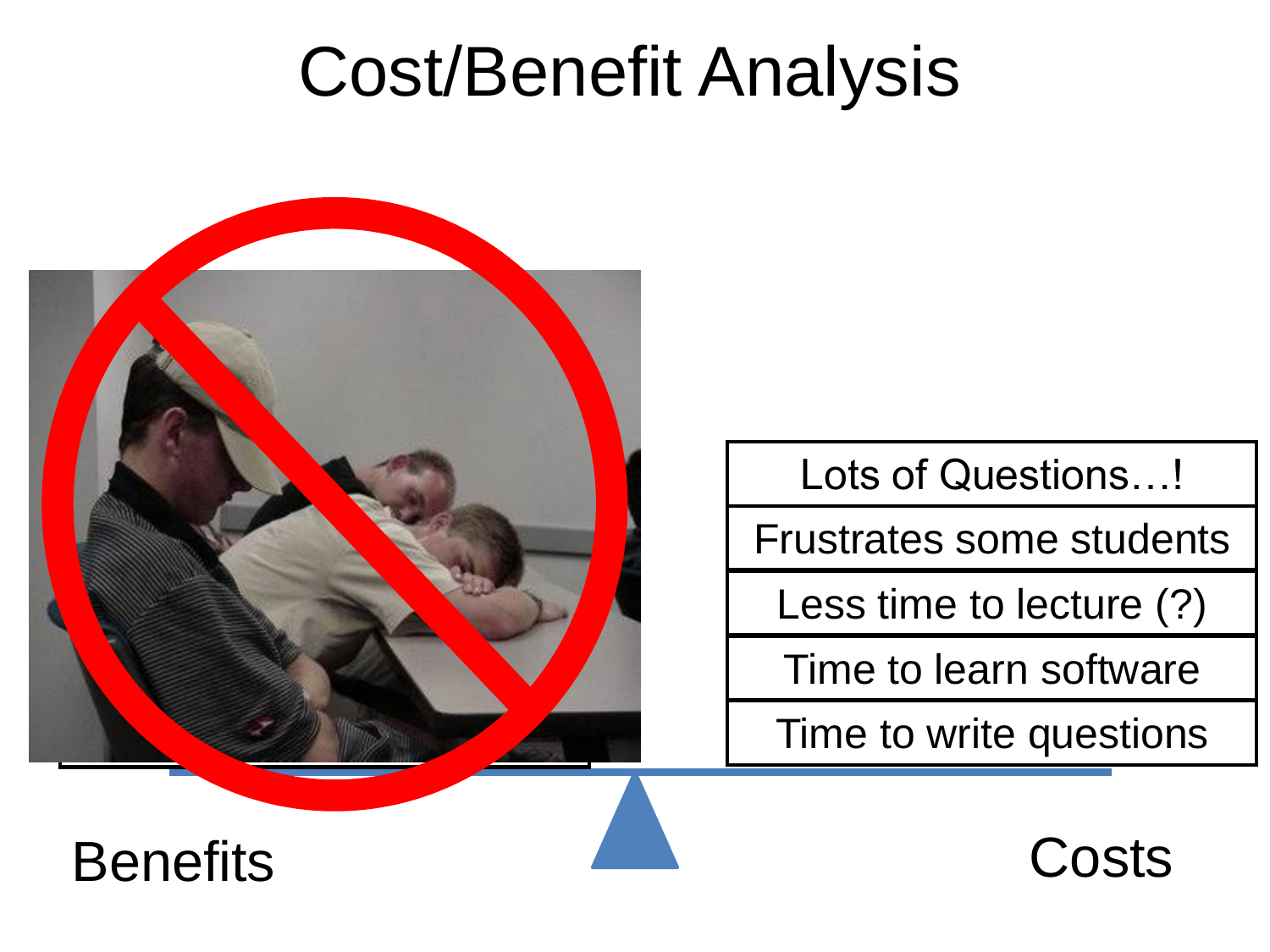## Active Learning Review

"... it would be difficult to design an that is model that is more at od with current re  $\frac{1}{2}$  onition than the one tha most colleges and univers (Halpern & Hakel, 2002). "…it would be difficult to design an educational model that is more at odds with current research on human cognition than the one that is used in most colleges and universities"

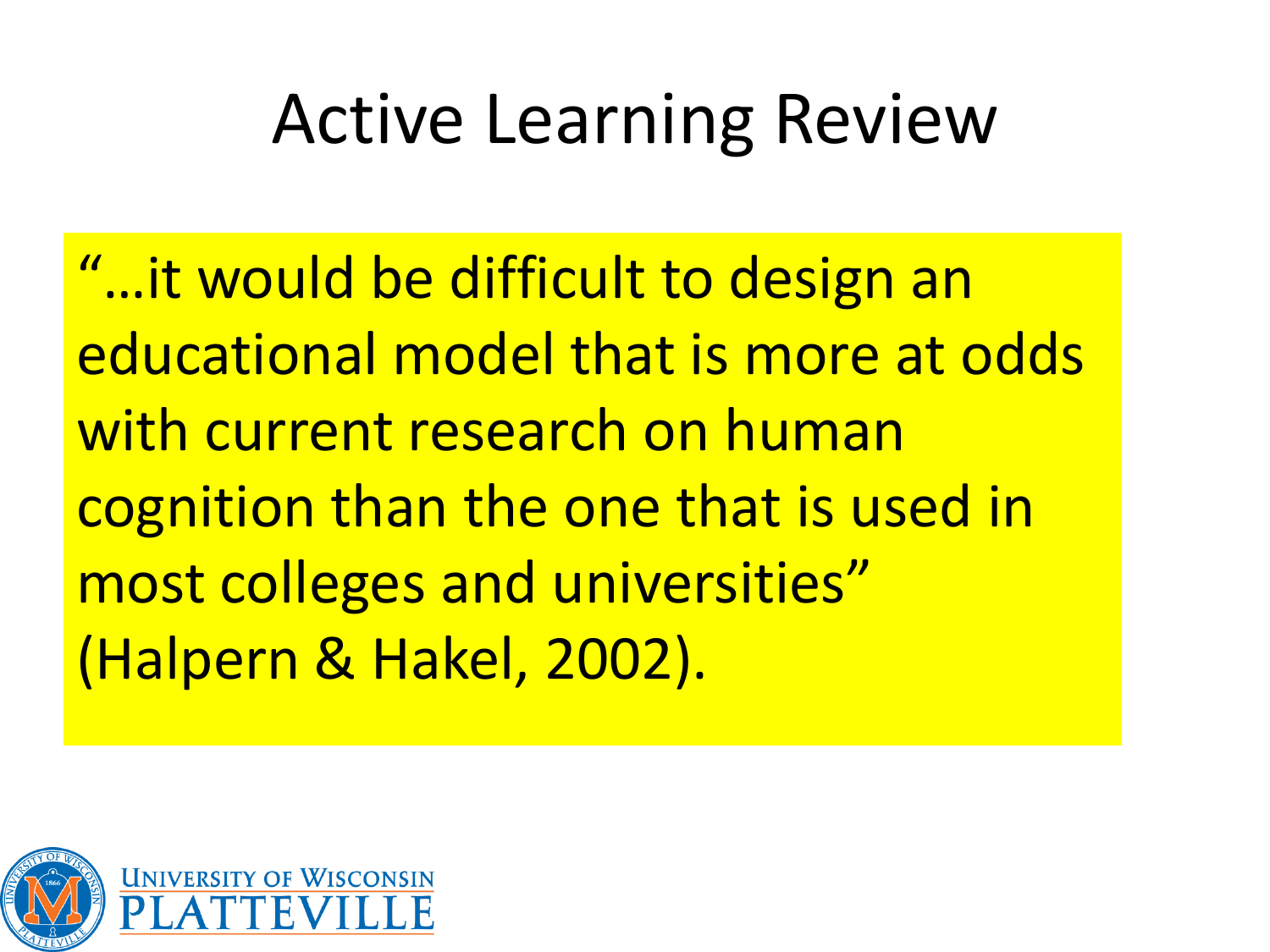## Methods

- Bookend lectures
- **Brainstorm**
- **Clickers**
- Cooperative/collaborative learning
- Debates
- **Demonstrations**
- Directed questioning
- Discussions integrated into the lecture
- Guided lecture
- Hands-on activities
- In-class problem-solving (by students, not by a faculty member at the front of the room)
- **UNIVERSITY OF WISCONSIN**
- Informal cooperative learning
- Jigsaw procedure
- Pause
	- Students can compare notes
	- Discuss "muddiest point"
	- Summarize the key ideas
- Brief, ungraded writing exercise followed by discussion
- Peer-teaching
- Problem-based learning/Projectbased learning
- Role-playing
- Socratic questioning
- Think/Pair/Share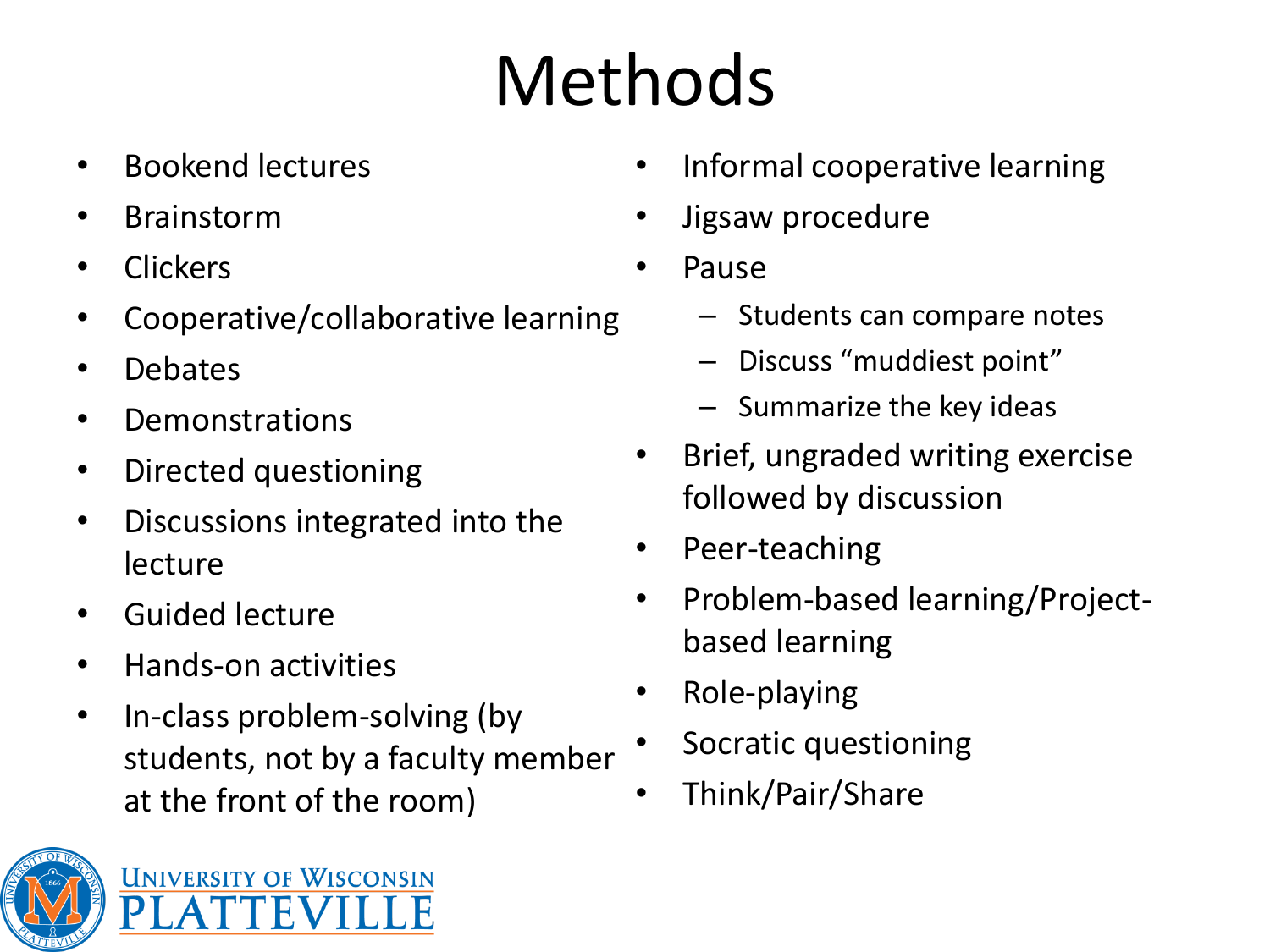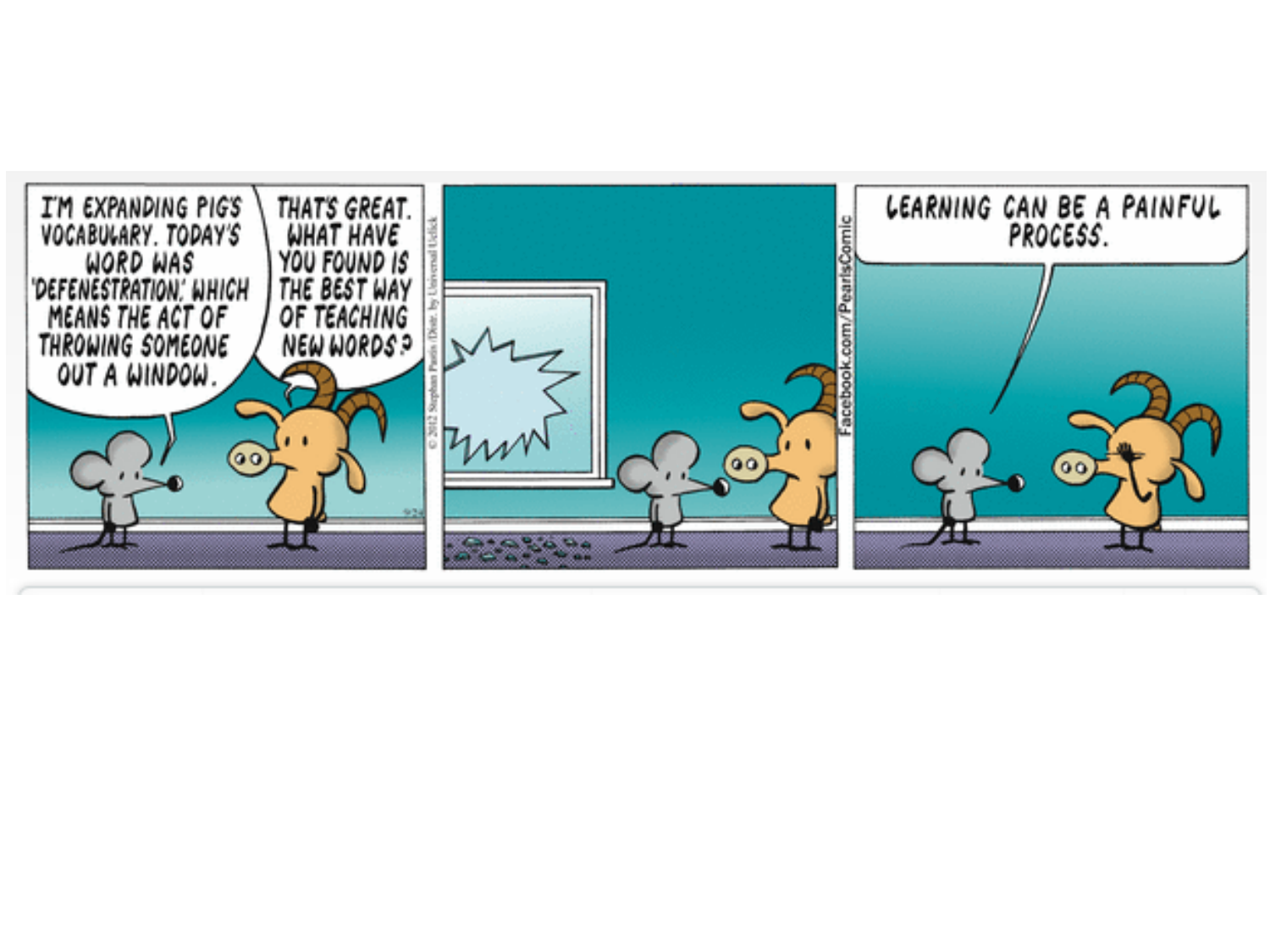Laboratory skills

Writing skills

Critical thinking skills

"Academic achievement"

Self-esteem

Long-term retention

Short-term recall

#### Risk

Time to perfect method

Time to learn method

Student resistance

Benefits **Costs**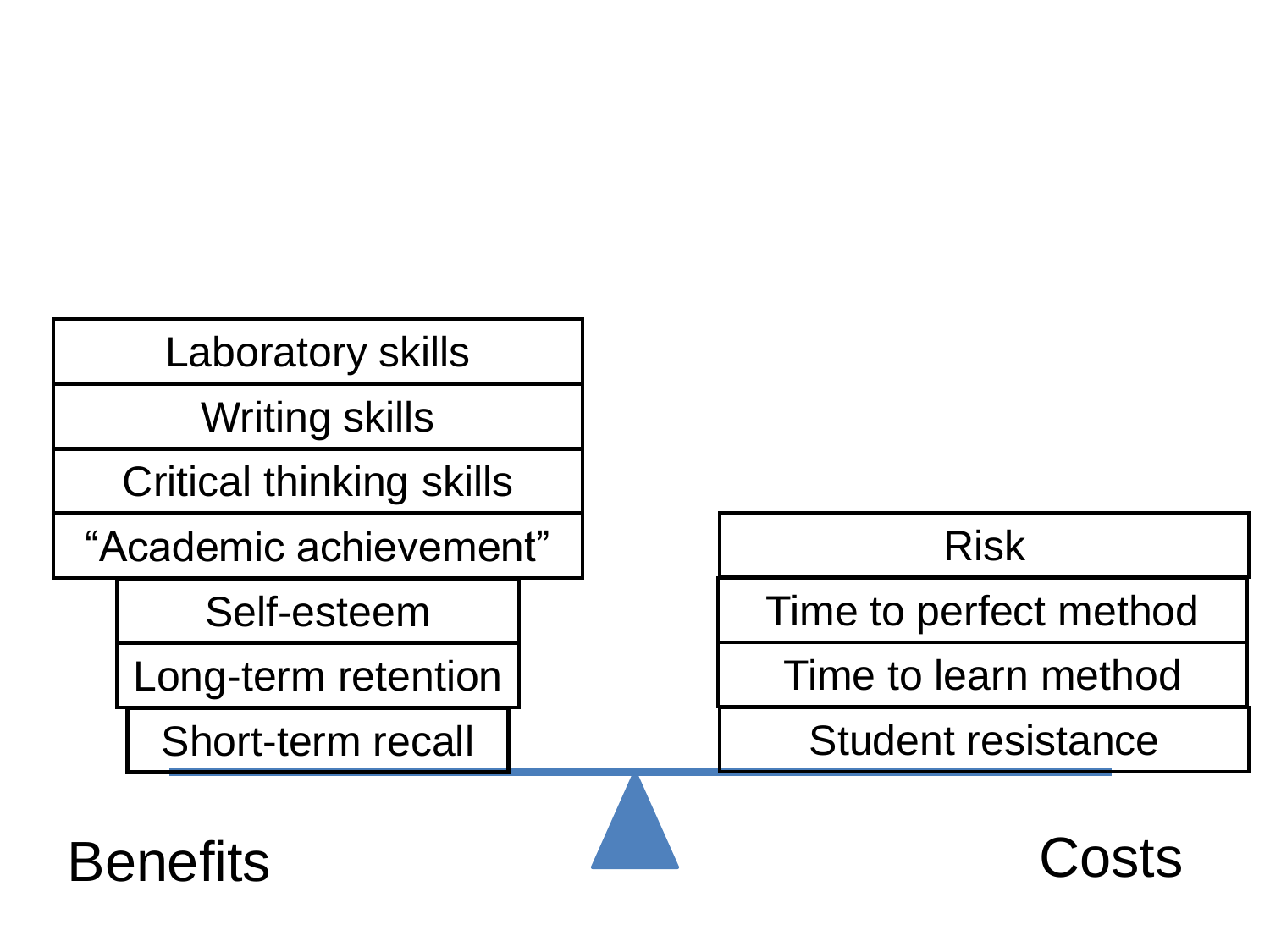## Case Study

- CIVILENG 3340 Introduction to Environmental Engineering
- Required of all civil engineering and environmental engineering students
- ~30 36 enrollment
- Problem-solving using math and science
- In STEM fields, students crave worked examples
	- Cost:benefit analysis

**UNIVERSITY OF WISCONSIN** 

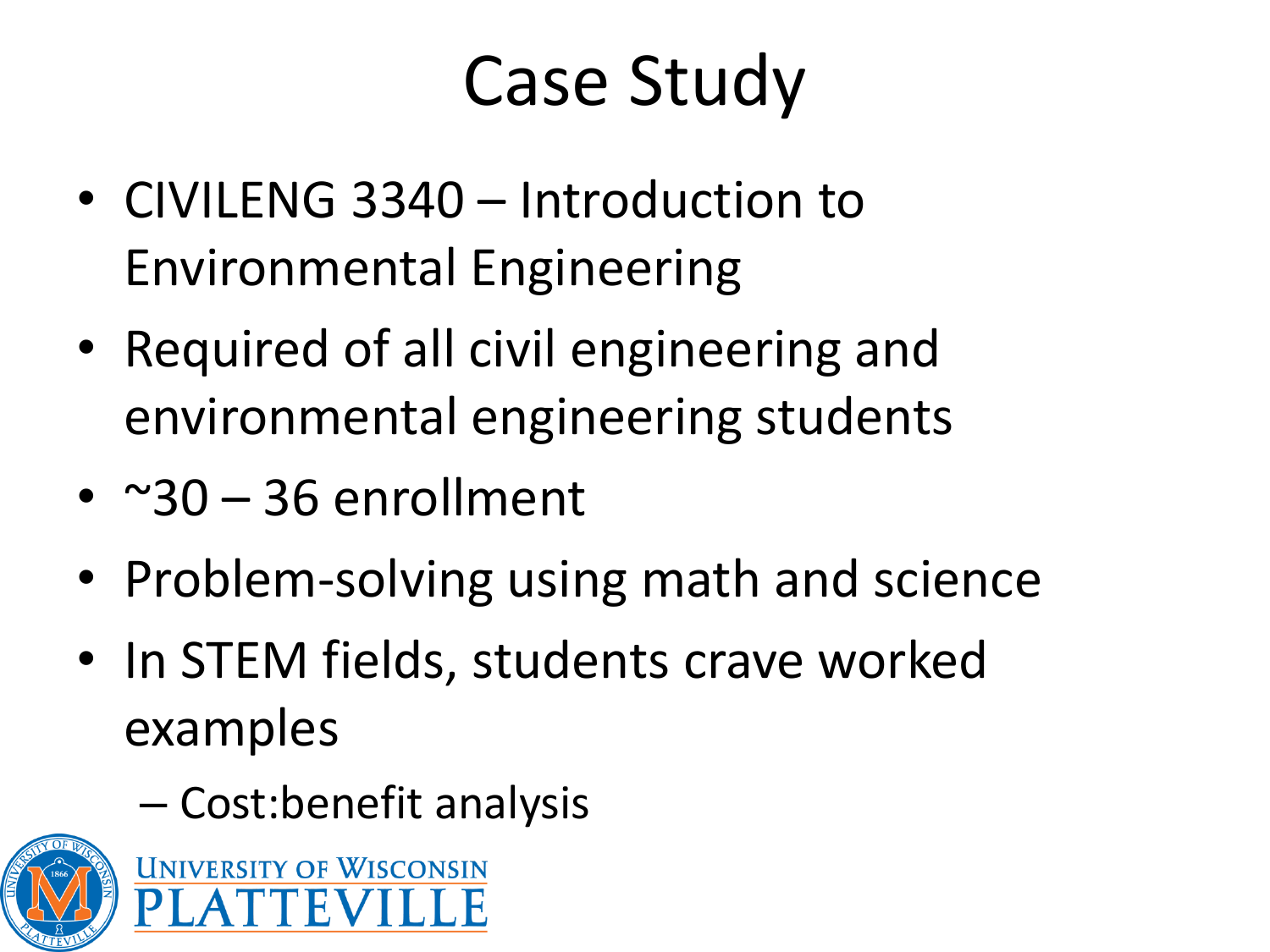



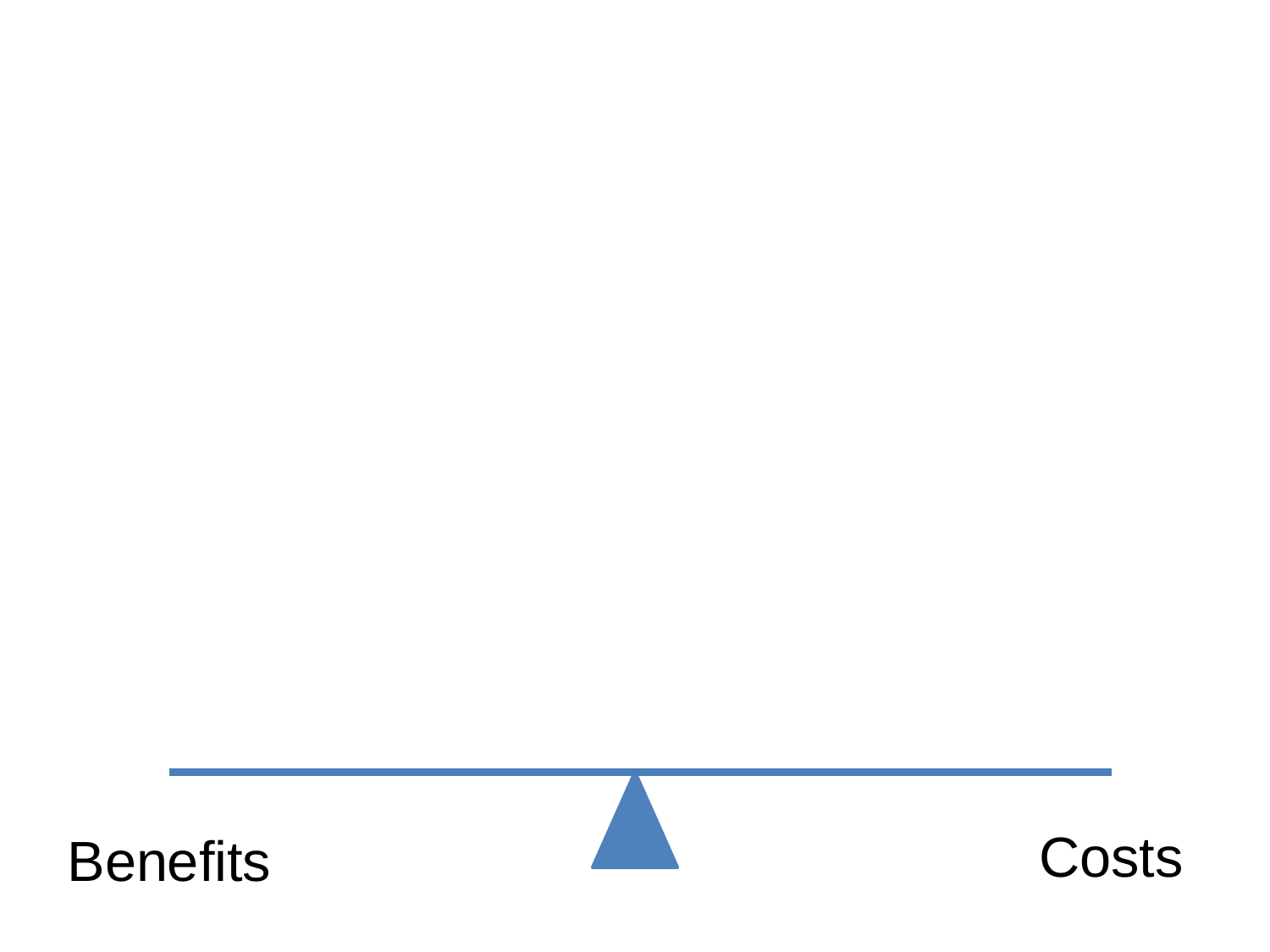# Statement of the Problem

How can I take advantage of the benefits of working examples without taking up class time to do so?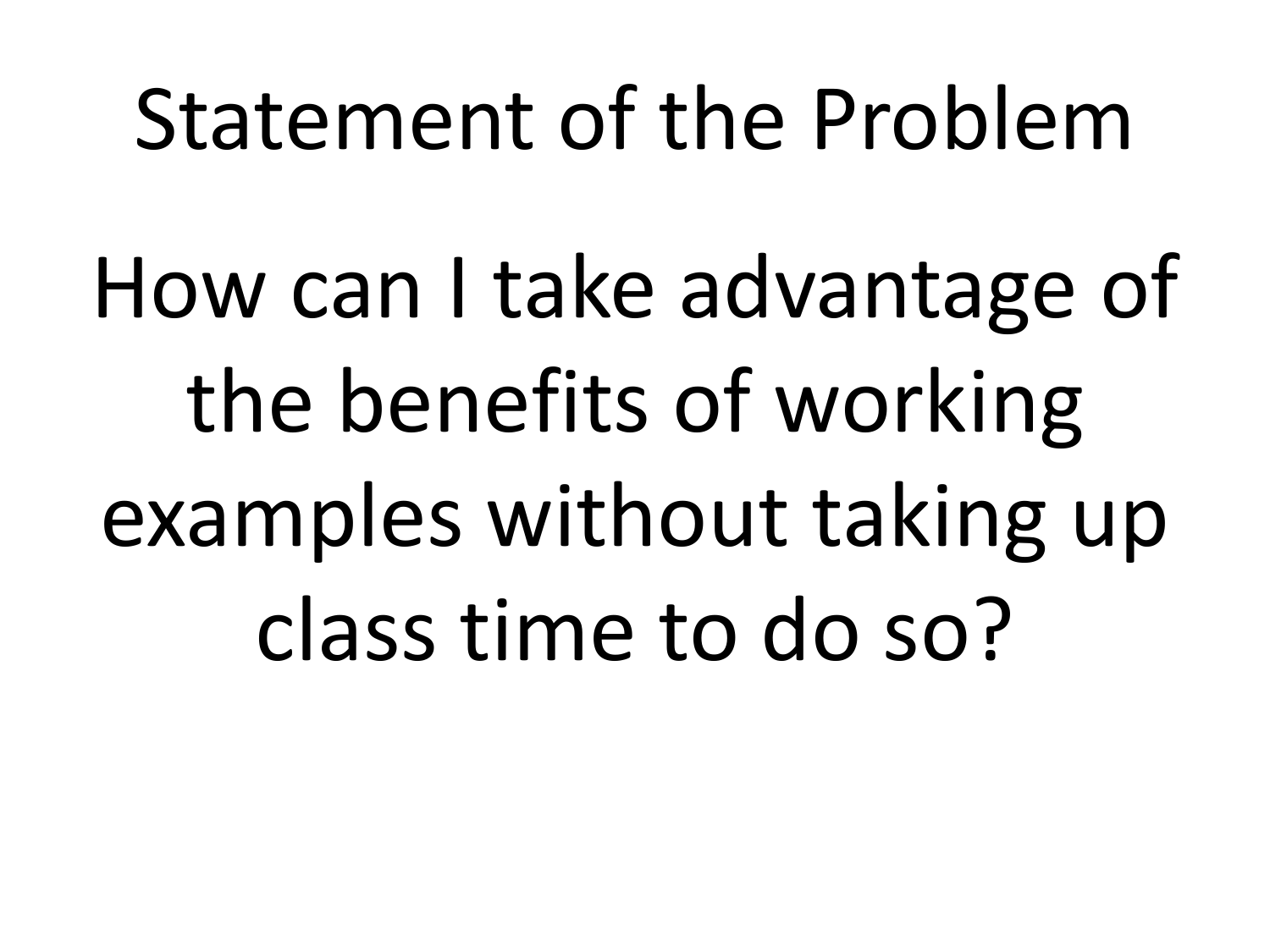#### Answer: Screencasts

• [Example #1](http://www.learncheme.com/page/what-are-screencasts)

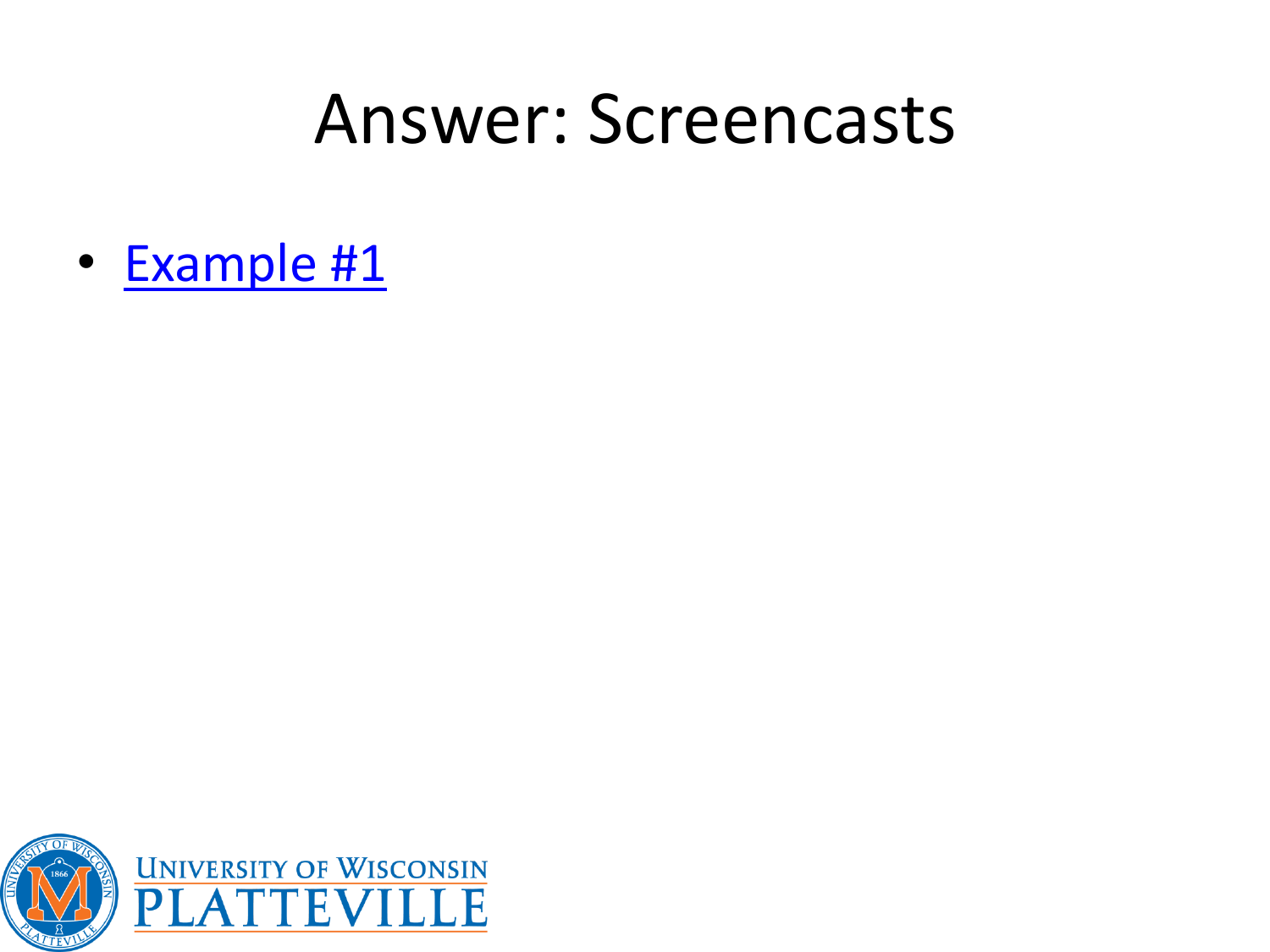## Solution

- Screencasts using Camtasia
- Simple equipment
	- Headset and Camtasia software
		- PowerPoint OR
		- Scanner OR
		- Tablet PC
- Fall 2011 created screencasts of worked example problems

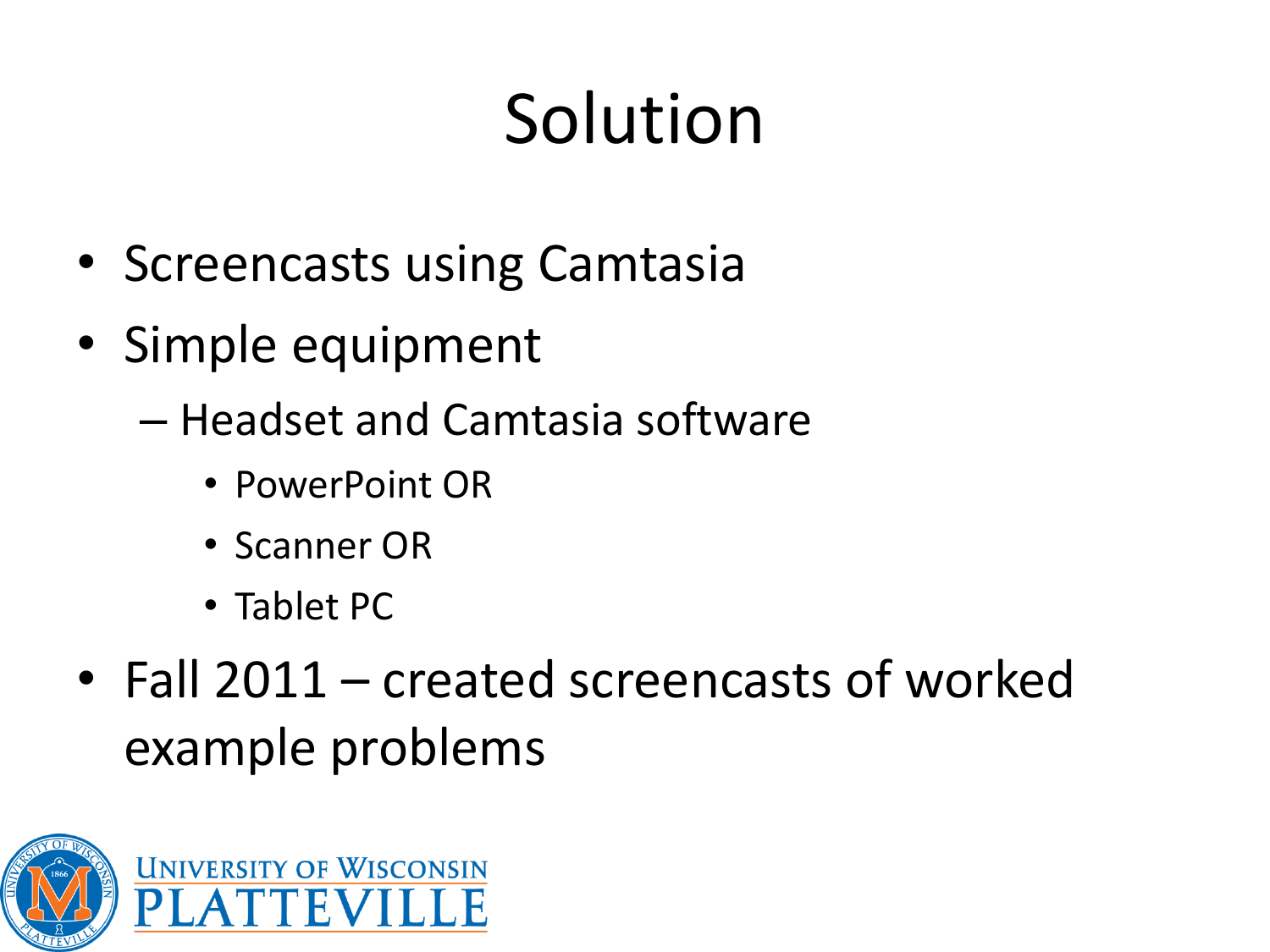## Example

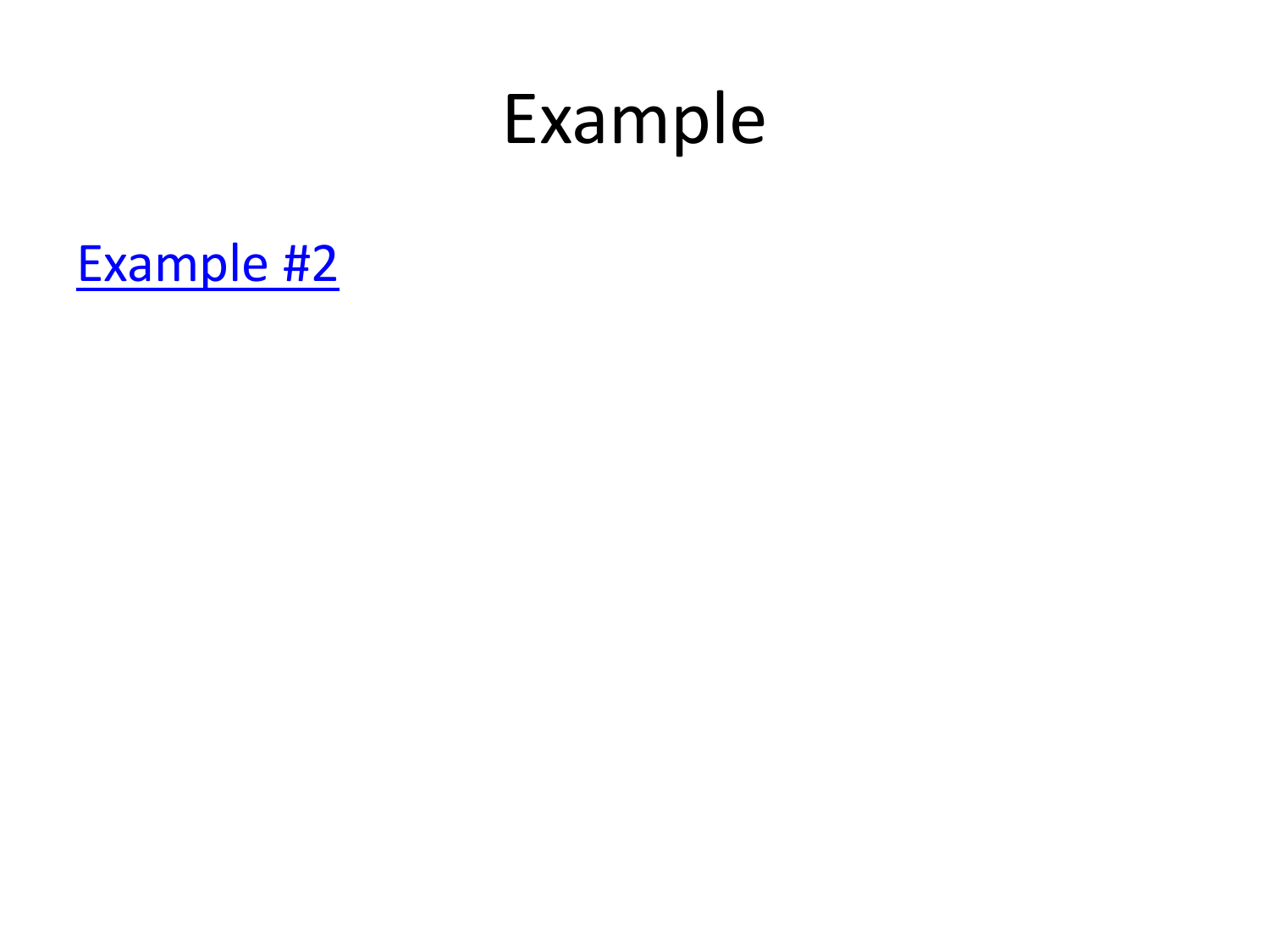### Low standards...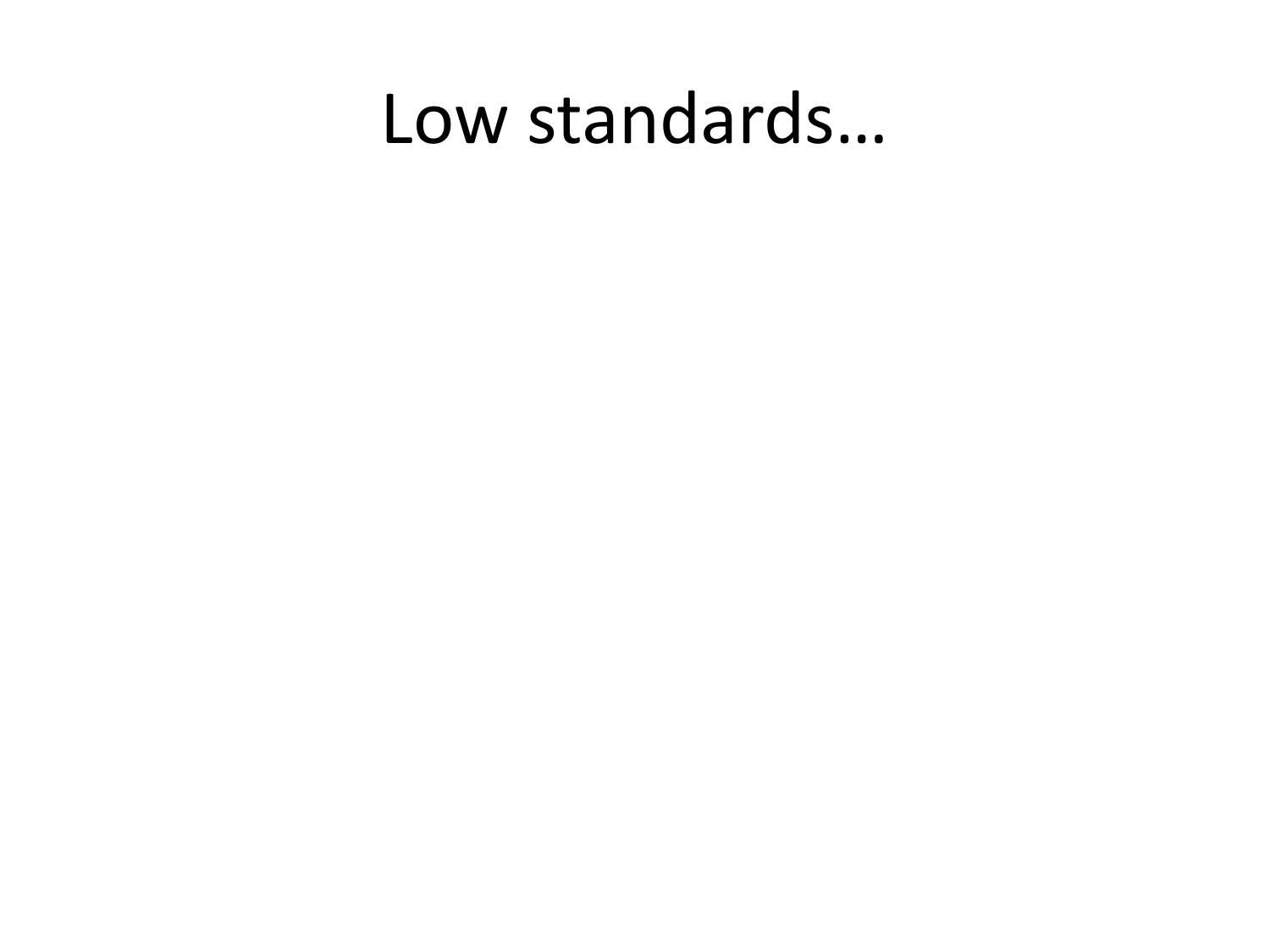## Assessment

• Not very much work for me

E

| <b>Screencast Title</b>                 | <b>Number of Users</b> |  |  |
|-----------------------------------------|------------------------|--|--|
|                                         | <b>Visited</b>         |  |  |
| 1. Population Growth                    | 27                     |  |  |
| 2. Alkalinity and hardness calculations | 24                     |  |  |
| 3. Equilibrium constants $-$ ICE charts | 29                     |  |  |
| 4. Henry's Law                          | 22                     |  |  |
| 5. PFR/CMFR combination                 | 18                     |  |  |
| 6. D.O. sag                             | 26                     |  |  |
| 7. Sludge Dewatering                    | 22                     |  |  |

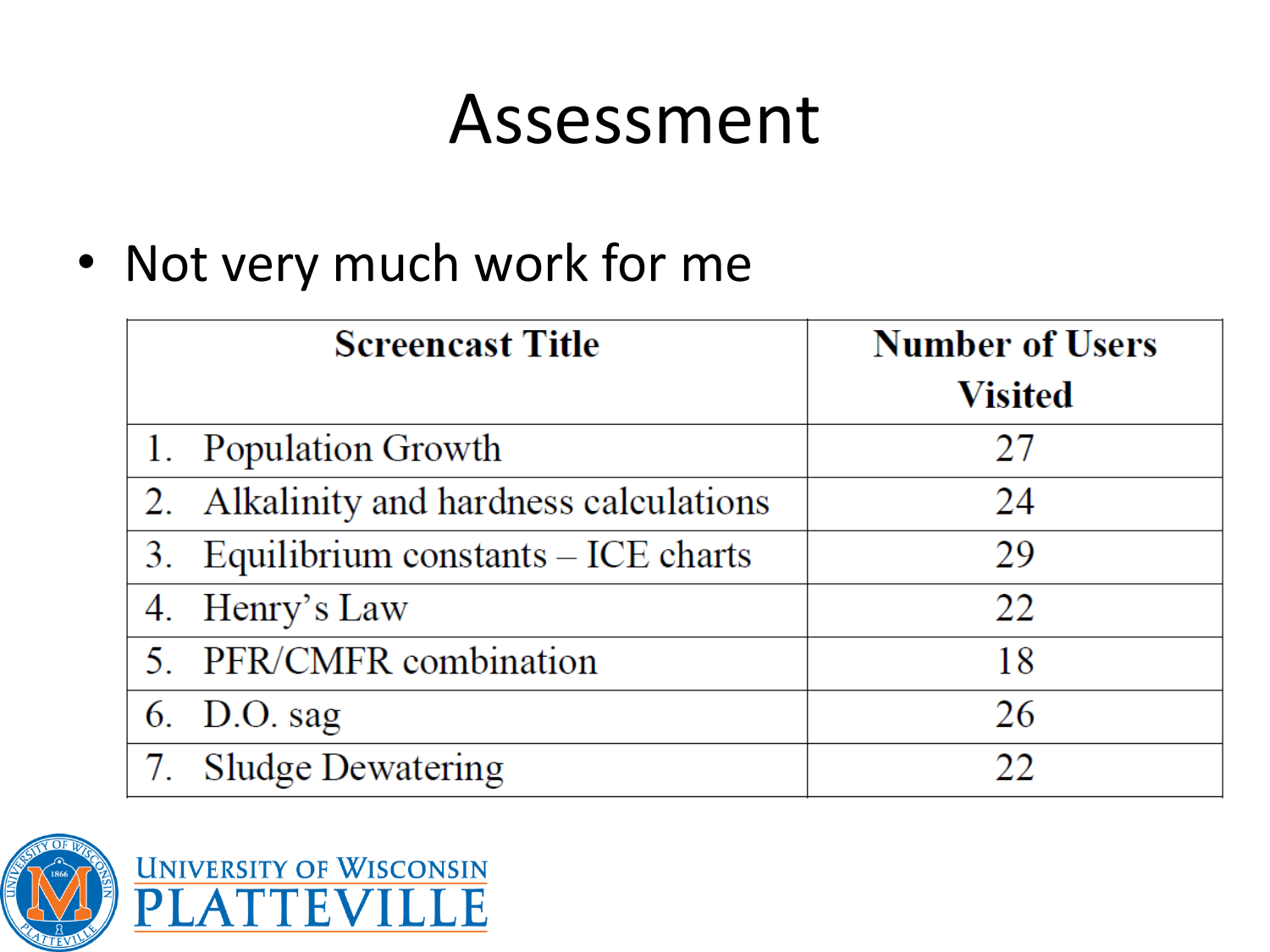

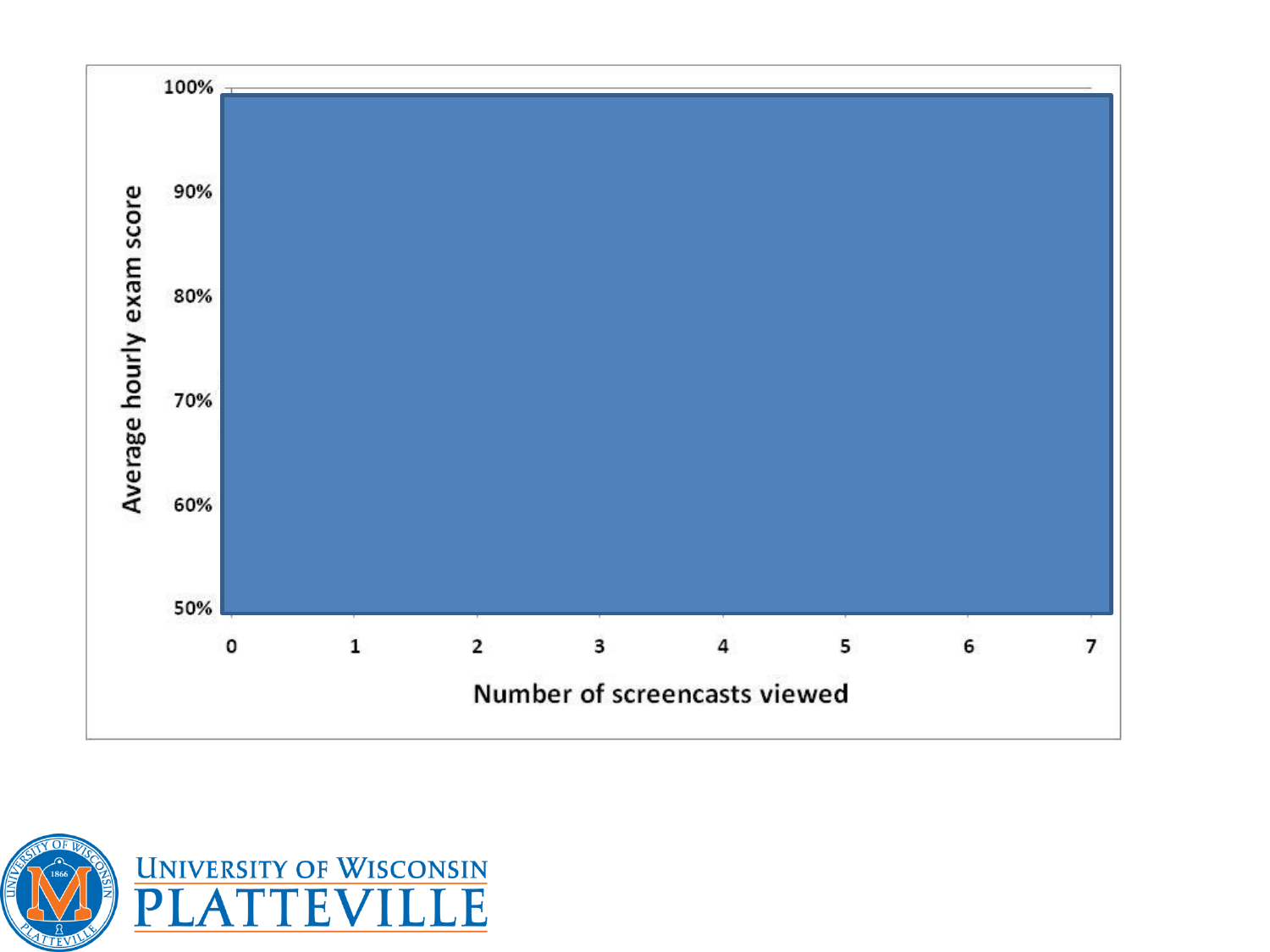|                                | Strongly<br>Disagree | Disagree | Agree | Strongly<br>Agree |
|--------------------------------|----------------------|----------|-------|-------------------|
| I thought the screencasts were |                      |          | 10    |                   |
| helpful                        |                      |          |       |                   |
| I wish there were more         |                      |          | 13    | 12                |
| screencasts                    |                      |          |       |                   |

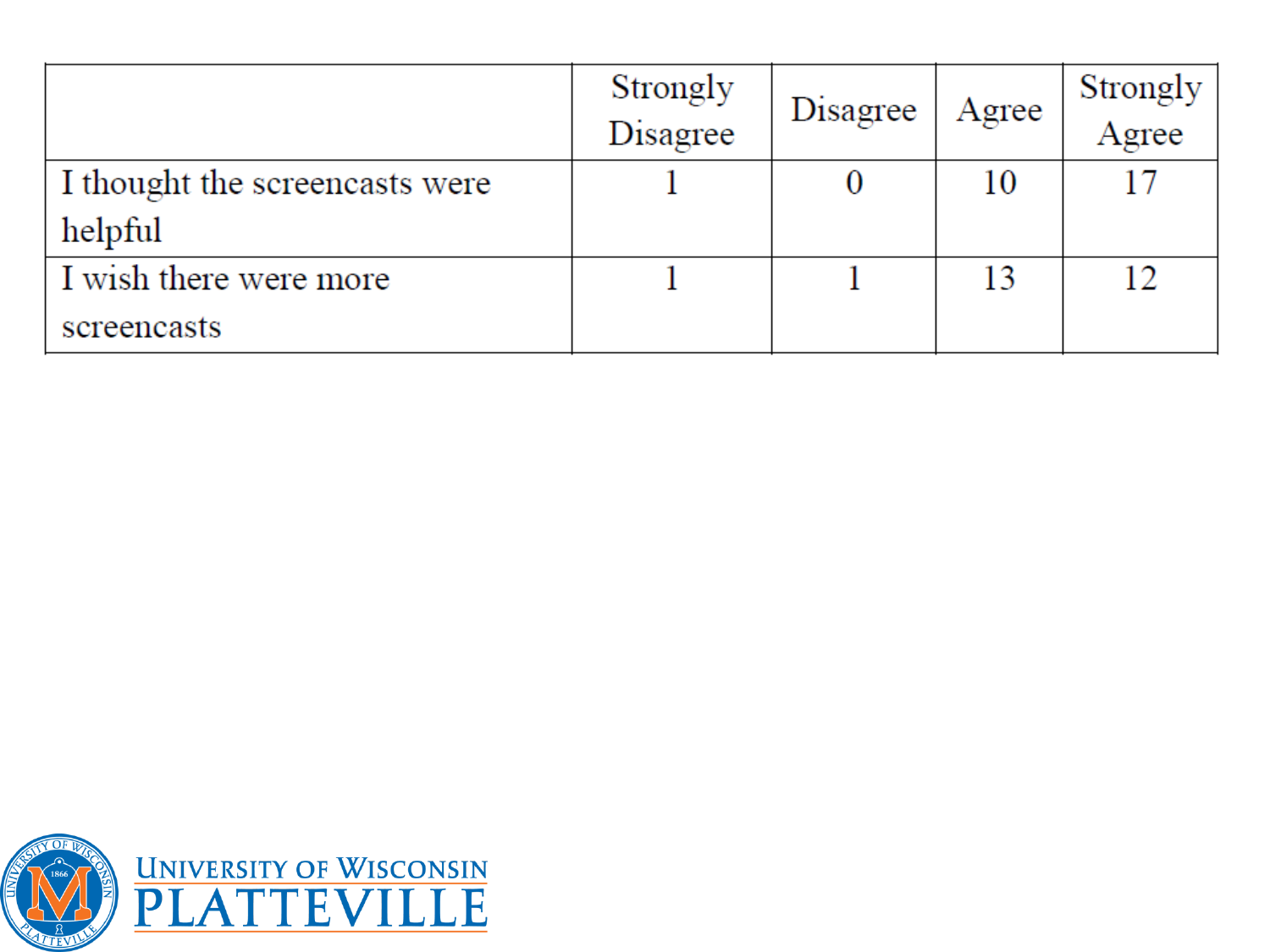## Other Observations/Future Directions

- Screencasts should be short
- Student comment: I would like "…problems more related to the actual homework and expected exam questions."
- Make the screencasts themselves more "active"
- They work great for software tutorials